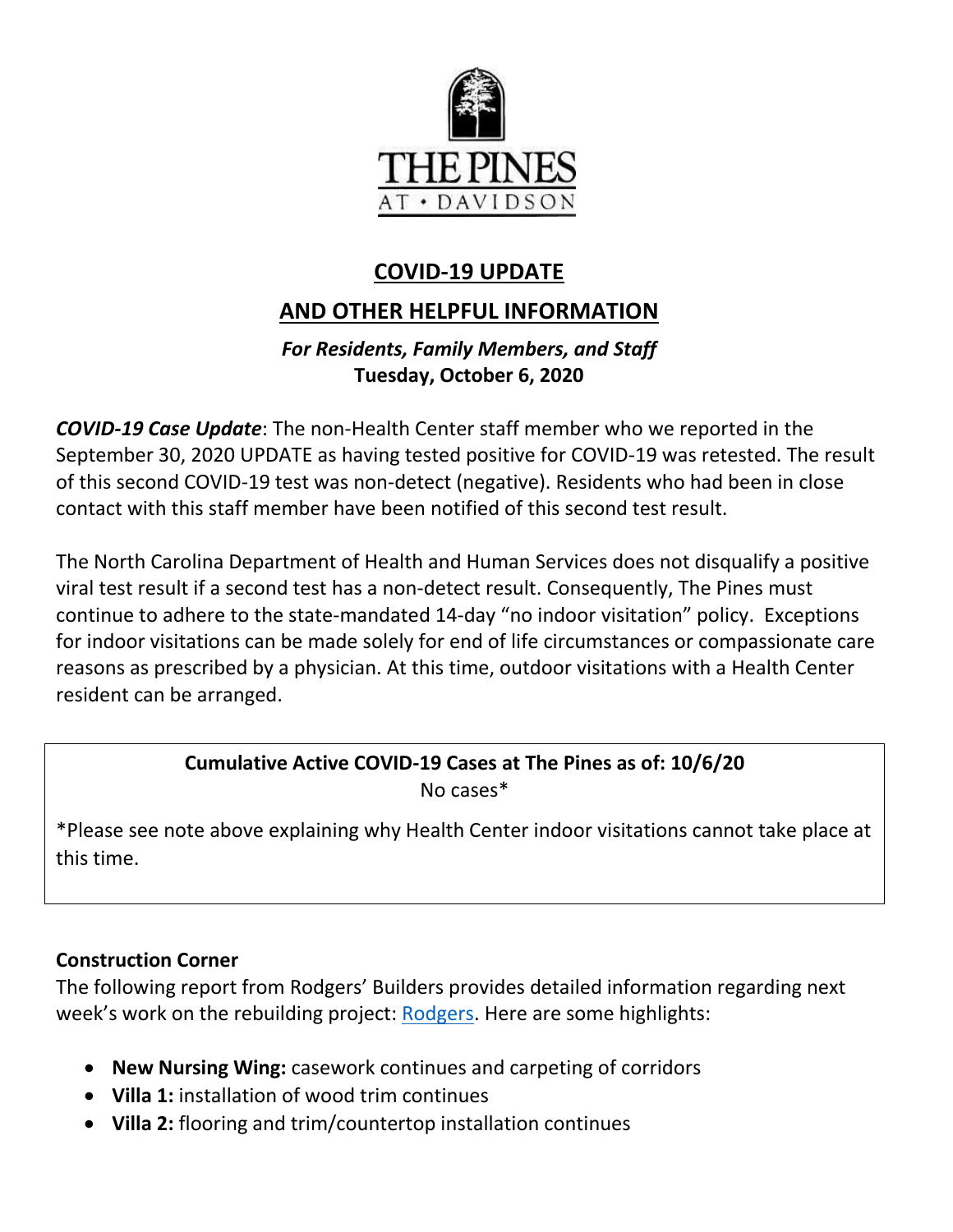- **Phase 4/5 Dining:** electrical rough-in continues
- **New Davidson Room:** prime painting
- **Fitness Center:** insulating walls
- **Photos** (from left): new Nursing Wing sunrooms; insulating exterior wall of expanded Fitness Room; new Davidson Room







#### **Beauty Salon Services**

Resident Margaret Dewhirst and hairstylist Bo Hanna Lee, permitted us to share the following photos of a recent hair styling appointment in Mrs. Dewhirst's residence. Eighteen Independent Living residents recently had hair cut appointments with Ms. Lee. This week, residents in the Health Center (Nursing, Purcell and Assisted Living wings) are receiving beauty/barber services.





#### **Library Re-opening**

We are excited, and expect you are too, that it is almost time to open the new library website! The website will allow you to make up to 3 selections which will be filled by library staff and placed on a table outside the door for pick-up on Mondays and Fridays. Read the instructions and the Q&A [here.](https://www.thepinesatdavidson.org/residents-and-families-portal#fancypdf-1602017453211)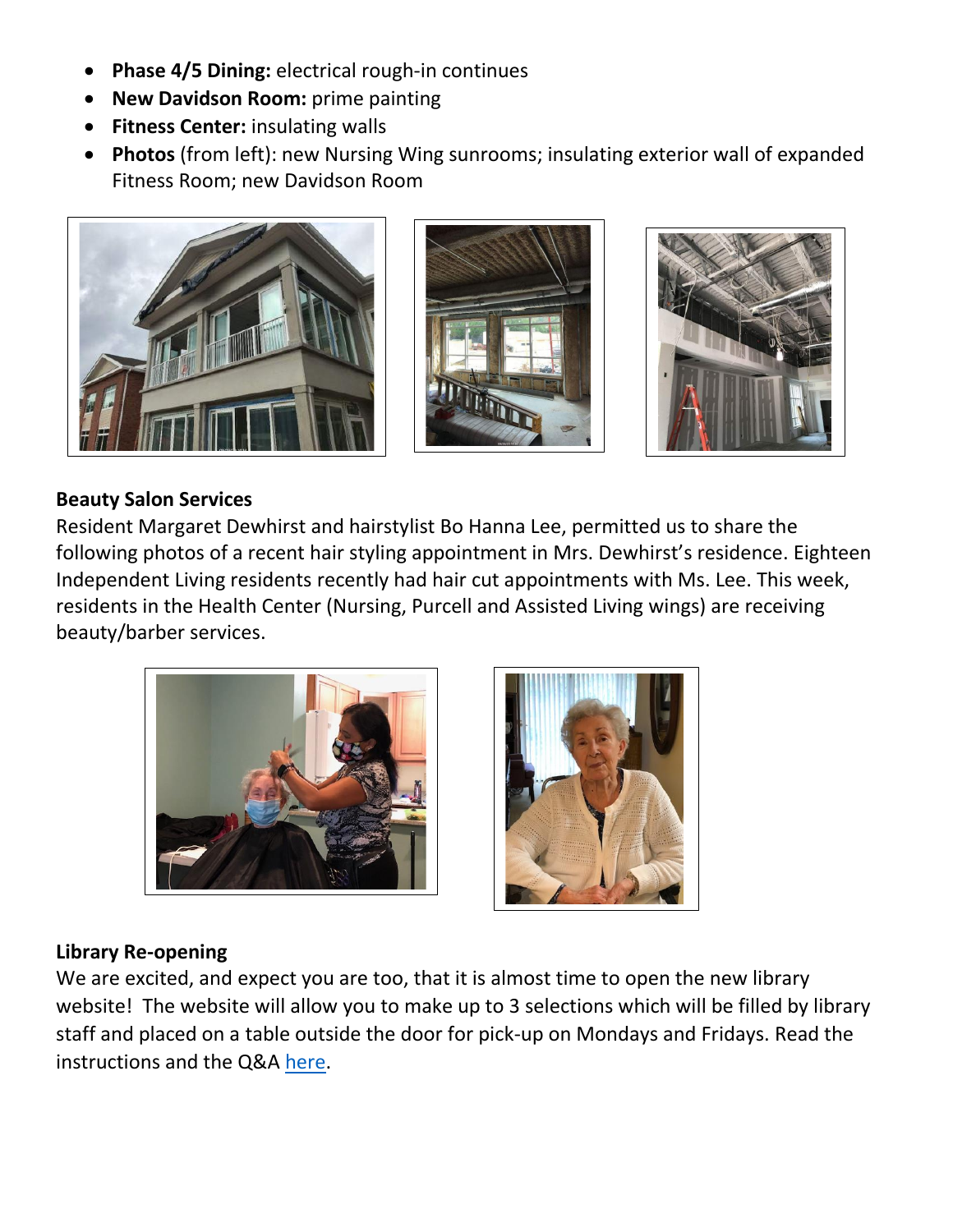#### **Aquesta Bank**

We are pleased to announce that Aquesta Bank, which is headquartered nearby in Cornelius, has signed a lease for a new branch at The Pines. We do not yet know when this new branch of Aquesta will be opening, but we will certainly keep residents apprised of the plans. Aquesta has grown from its original branch in North Mecklenburg County to eight branches extending from greater Charlotte to Wilmington.

#### **Independent Living Resident Survey**

Thank you to all 206 residents who have so far participated - online or by telephone - in the independent living resident survey. Next week, after the last submissions are tabulated, we expect to receive compiled results from Holleran, the outside survey company. Management will then quickly work with Holleran to understand the results prior to sharing them with residents. Collecting valid information from residents regarding their views was a primary reason for the survey. We hope to use this information constructively, allowing important community decisions to be made in a way that balances the needs of all residents in independent living settings.

#### **Schramm Health Center Visitations**

Even though The Pines is no longer on the NC DHHS Congregate Living Outbreak Report, we are not yet able to offer routine indoor visitations for residents in the Health Center as permitted in DHHS Secretarial Order No. 6 for several reasons. Pursuant to NC DHHS guidance, The Pines may not offer routine indoor visitation for 14 days after a resident who lives in the Health Center, or an employee who works with Health Center residents, last tested positive for COVID-19. Since a Pines employee tested positive for COVID-19 on September 28, The Pines may not offer routine indoor visitation until October 12, provided there are no additional positive COVID-19 test results. Second, management is moving quickly to establish a protocol for such indoor visitations that meets regulatory requirements and is sustainable. Indoor visitations involving residents from any Health Center setting will occur in the existing staff training room, located near the Health Center entrance lobby. Using this space – removed from resident living areas - helps us minimize potential resident exposure to the coronavirus by visitors. We are also moving Screening Station #2 from the Health Center lobby to the Community Center (near the Plant Services offices and loading dock), in order to limit foot traffic near the staff training room, thereby further reducing residents' risk of exposure to COVID-19. The physical modifications we propose to make to assure infection control during such visits require approval from DHHS before modification work begins. We expect to offer routine indoor visitations for residents in the Health Center later this month, and will keep residents and family members informed of our progress.